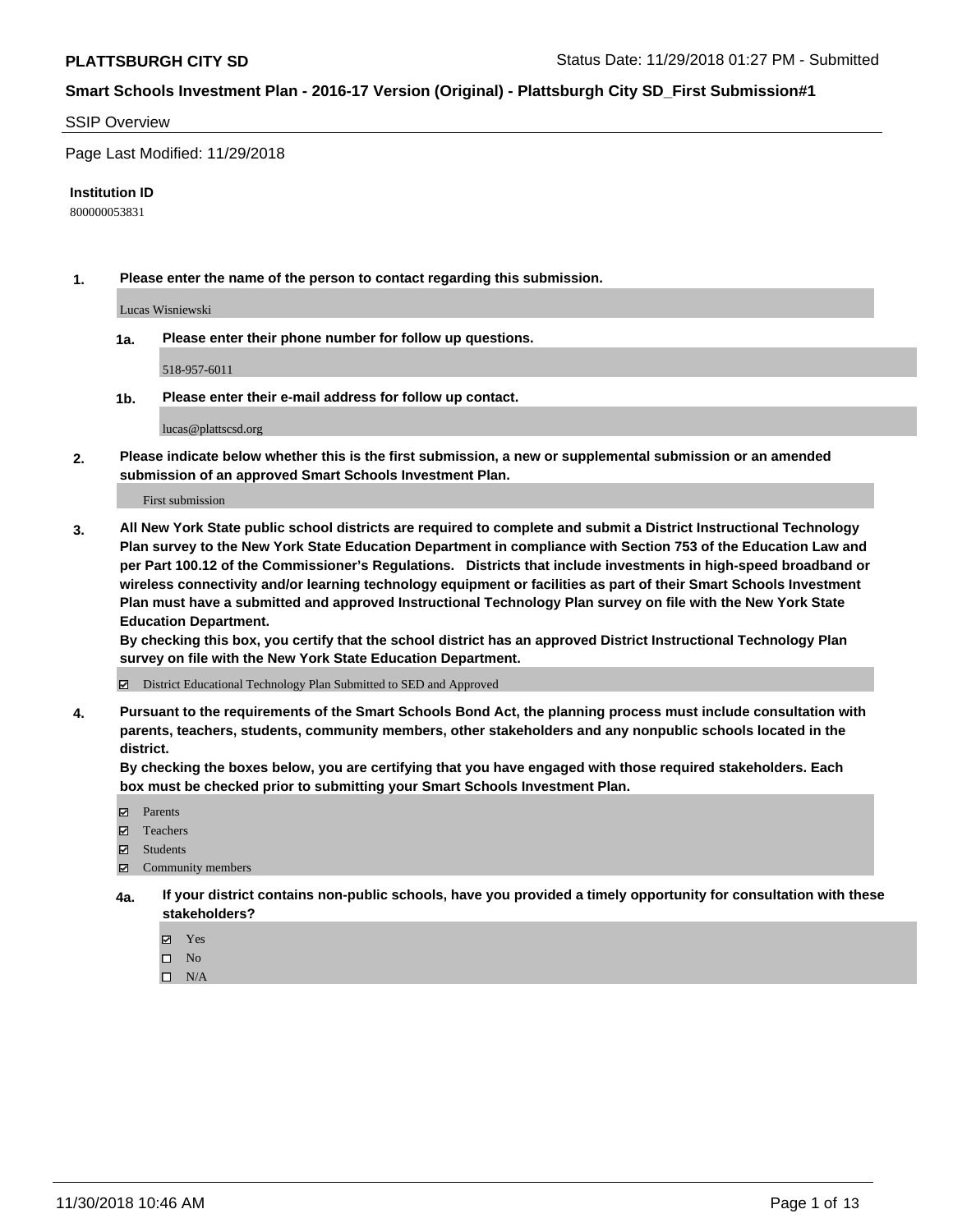### SSIP Overview

Page Last Modified: 11/29/2018

## **5. Certify that the following required steps have taken place by checking the boxes below: Each box must be checked prior to submitting your Smart Schools Investment Plan.**

- The district developed and the school board approved a preliminary Smart Schools Investment Plan.
- The preliminary plan was posted on the district website for at least 30 days. The district included an address to which any written comments on the plan should be sent.
- $\boxtimes$  The school board conducted a hearing that enabled stakeholders to respond to the preliminary plan. This hearing may have occured as part of a normal Board meeting, but adequate notice of the event must have been provided through local media and the district website for at least two weeks prior to the meeting.
- The district prepared a final plan for school board approval and such plan has been approved by the school board.
- $\boxtimes$  The final proposed plan that has been submitted has been posted on the district's website.
- **5a. Please upload the proposed Smart Schools Investment Plan (SSIP) that was posted on the district's website, along with any supporting materials. Note that this should be different than your recently submitted Educational Technology Survey. The Final SSIP, as approved by the School Board, should also be posted on the website and remain there during the course of the projects contained therein.**

SmartSchools bond actv2.pdf

**5b. Enter the webpage address where the final Smart Schools Investment Plan is posted. The Plan should remain posted for the life of the included projects.**

http://www.plattscsd.org/district/legal-notices/smart-schools/

**6. Please enter an estimate of the total number of students and staff that will benefit from this Smart Schools Investment Plan based on the cumulative projects submitted to date.**

1,800

**7. An LEA/School District may partner with one or more other LEA/School Districts to form a consortium to pool Smart Schools Bond Act funds for a project that meets all other Smart School Bond Act requirements. Each school district participating in the consortium will need to file an approved Smart Schools Investment Plan for the project and submit a signed Memorandum of Understanding that sets forth the details of the consortium including the roles of each respective district.**

 $\Box$  The district plans to participate in a consortium to partner with other school district(s) to implement a Smart Schools project.

**8. Please enter the name and 6-digit SED Code for each LEA/School District participating in the Consortium.**

| <b>Partner LEA/District</b> | <b>ISED BEDS Code</b> |
|-----------------------------|-----------------------|
| (No Response)               | (No Response)         |

**9. Please upload a signed Memorandum of Understanding with all of the participating Consortium partners.**

(No Response)

**10. Your district's Smart Schools Bond Act Allocation is:**

\$1,599,700

**11. Enter the budget sub-allocations by category that you are submitting for approval at this time. If you are not budgeting SSBA funds for a category, please enter 0 (zero.) If the value entered is \$0, you will not be required to complete that survey question.**

|                                       | Sub-<br><b>Allocations</b> |
|---------------------------------------|----------------------------|
| School Connectivity                   | 577,726                    |
| Connectivity Projects for Communities |                            |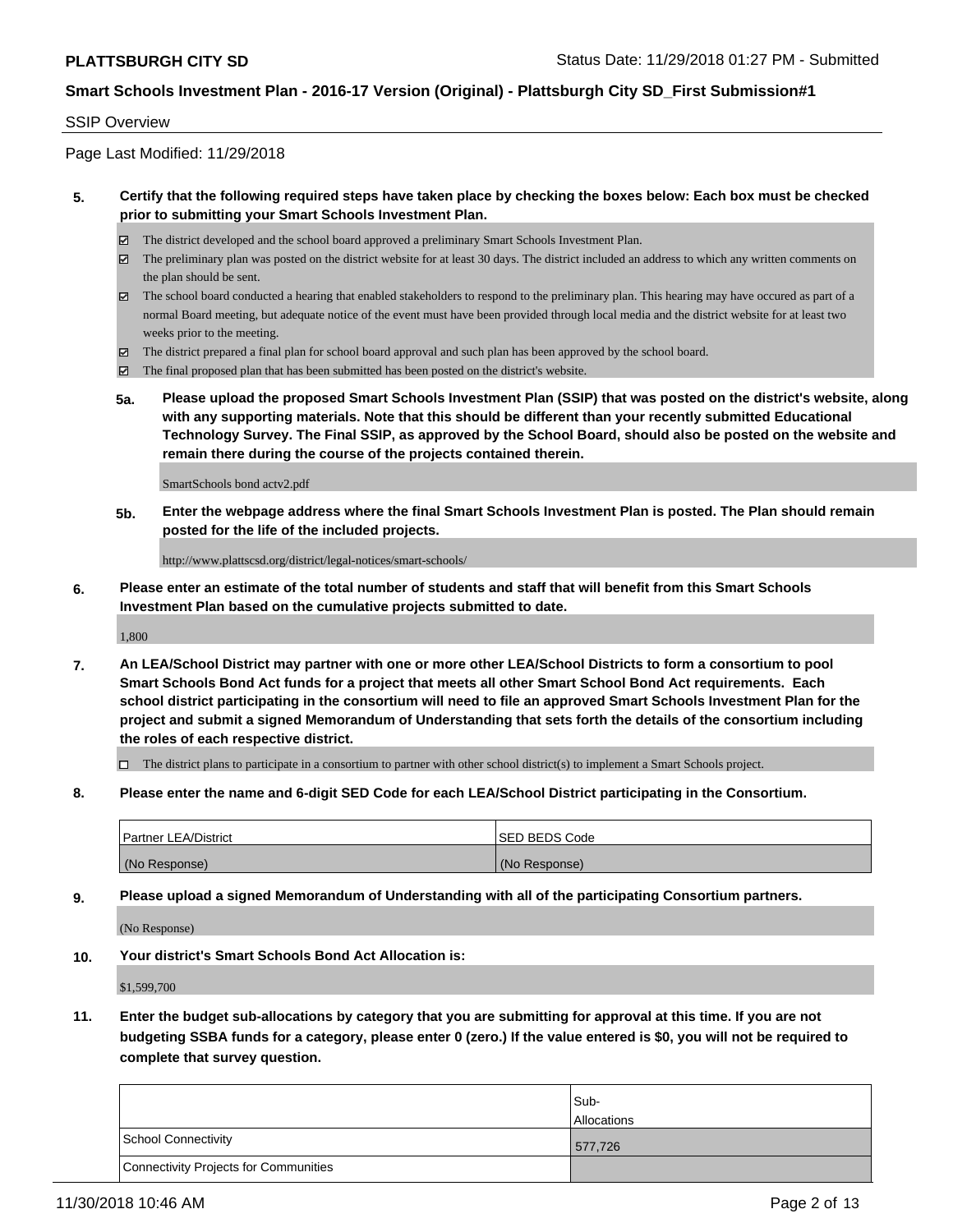# SSIP Overview

Page Last Modified: 11/29/2018

|                                    | Sub-<br>Allocations |
|------------------------------------|---------------------|
|                                    | $\Omega$            |
| Classroom Technology               | 201,275             |
| Pre-Kindergarten Classrooms        | 0                   |
| Replace Transportable Classrooms   | 0                   |
| <b>High-Tech Security Features</b> | 0                   |
| Totals:                            | 779,001             |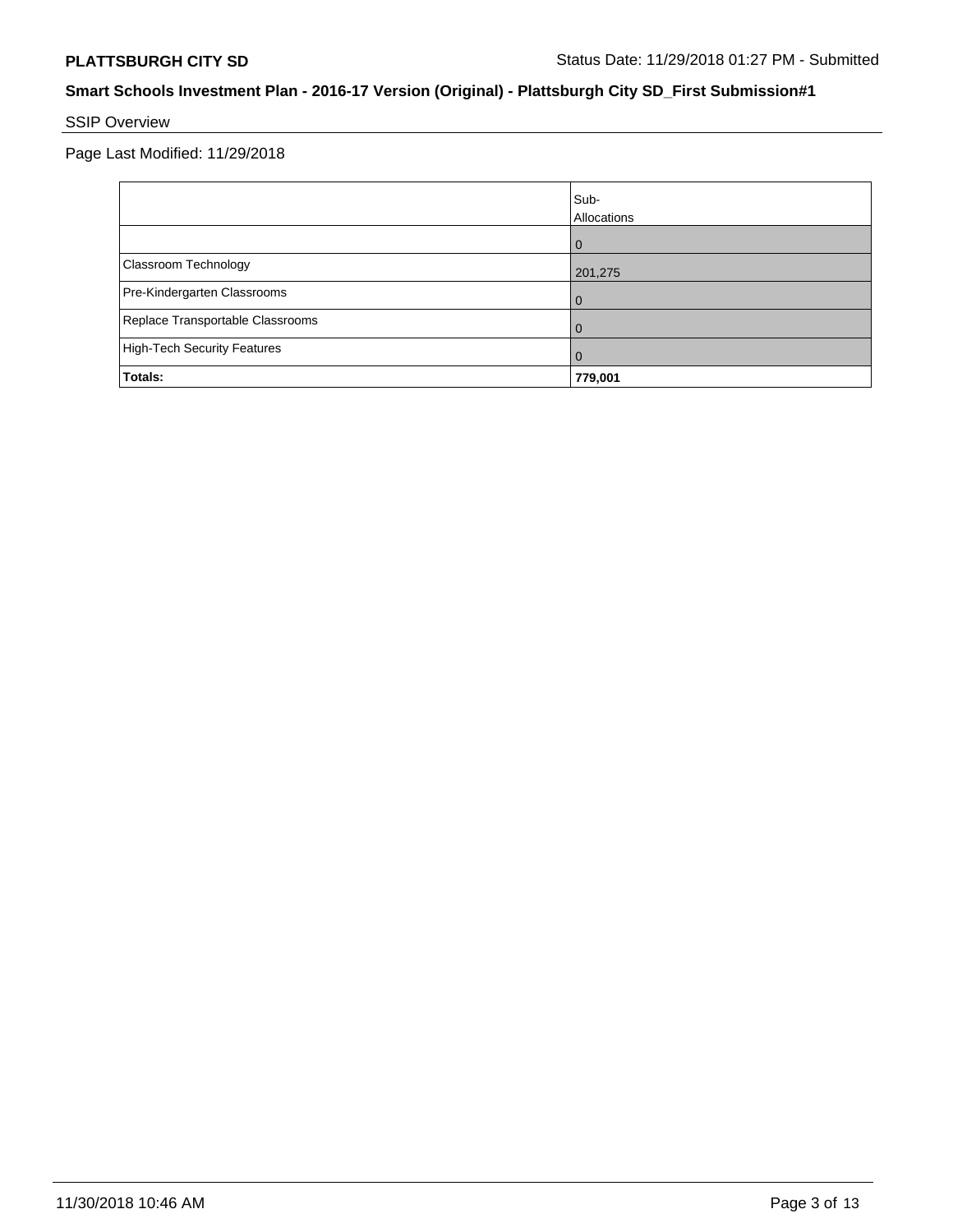### School Connectivity

Page Last Modified: 11/29/2018

- **1. In order for students and faculty to receive the maximum benefit from the technology made available under the Smart Schools Bond Act, their school buildings must possess sufficient connectivity infrastructure to ensure that devices can be used during the school day. Smart Schools Investment Plans must demonstrate that:**
	- **• sufficient infrastructure that meets the Federal Communications Commission's 100 Mbps per 1,000 students standard currently exists in the buildings where new devices will be deployed, or**
	- **• is a planned use of a portion of Smart Schools Bond Act funds, or**
	- **• is under development through another funding source.**

**Smart Schools Bond Act funds used for technology infrastructure or classroom technology investments must increase the number of school buildings that meet or exceed the minimum speed standard of 100 Mbps per 1,000 students and staff within 12 months. This standard may be met on either a contracted 24/7 firm service or a "burstable" capability. If the standard is met under the burstable criteria, it must be:**

**1. Specifically codified in a service contract with a provider, and**

**2. Guaranteed to be available to all students and devices as needed, particularly during periods of high demand, such as computer-based testing (CBT) periods.**

**Please describe how your district already meets or is planning to meet this standard within 12 months of plan submission.**

The district currently subscribes to Internet service through the NERIC which provides burstable speeds of 200mbs.

- **1a. If a district believes that it will be impossible to meet this standard within 12 months, it may apply for a waiver of this requirement, as described on the Smart Schools website. The waiver must be filed and approved by SED prior to submitting this survey.**
	- By checking this box, you are certifying that the school district has an approved waiver of this requirement on file with the New York State Education Department.

### **2. Connectivity Speed Calculator (Required)**

|                         | Number of<br><b>Students</b> | Multiply by<br>100 Kbps | Divide by 1000 Current Speed<br>to Convert to<br>Required<br>Speed in Mb | lin Mb | Expected<br>Speed to be<br>Attained Within Required<br>12 Months | <b>Expected Date</b><br><b>When</b><br>Speed Will be<br>l Met |
|-------------------------|------------------------------|-------------------------|--------------------------------------------------------------------------|--------|------------------------------------------------------------------|---------------------------------------------------------------|
| <b>Calculated Speed</b> | 1,800                        | 180,000                 | 180                                                                      | 200    | (No<br>Response)                                                 | l (No<br>Response)                                            |

## **3. Describe how you intend to use Smart Schools Bond Act funds for high-speed broadband and/or wireless connectivity projects in school buildings.**

The district plans to replace, upgrade, and expand its network infrastructure with Smart Schools Band Act funds. The district's wired network will be upgraded to provide POE to each network drop, as well as speeds of 1 Gbs. Internal backbone connections will be upgraded to 10 Gbs. Each classroom will have an AC capable access point installed to support classroom mobile device use. Common areas will receive APs as needed to provide coverage for the area/number of people in them.

**4. Describe the linkage between the district's District Instructional Technology Plan and the proposed projects. (There should be a link between your response to this question and your response to Question 1 in Part E. Curriculum and Instruction "What are the district's plans to use digital connectivity and technology to improve teaching and learning?)**

The majority of this years' requested monies are for network infrastructure upgrades. These upgrades will provide access to a number of online resources (including the newly subscribed district-wide LMS, AIS diagnostic software, as well as a variety of other grade level specific online learning tools). Paired with the 1:1 devices, this deployment will allow for a greater delivery of instructional materials, as well as more immediate feedback on student performance throughout the year.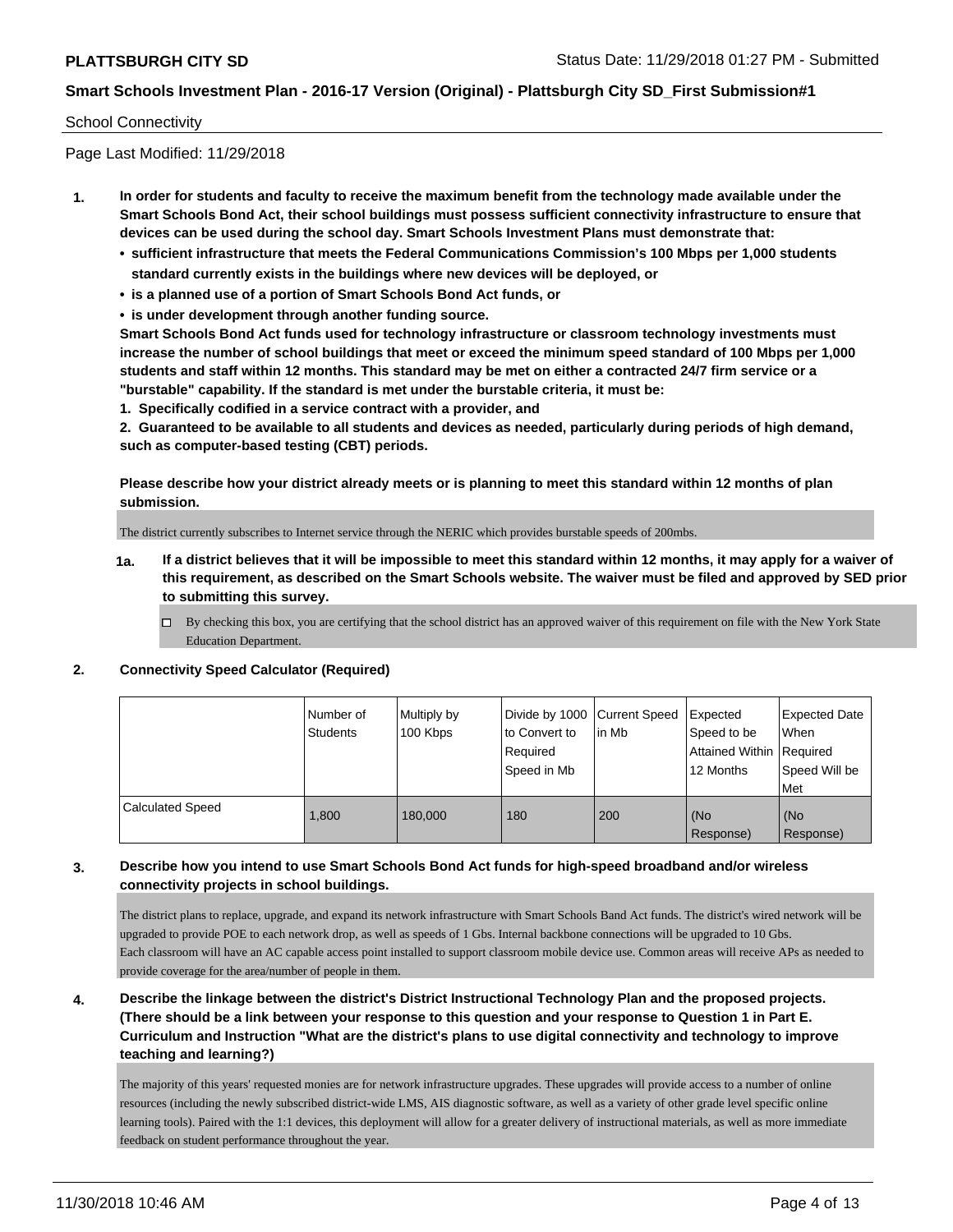### School Connectivity

Page Last Modified: 11/29/2018

**5. If the district wishes to have students and staff access the Internet from wireless devices within the school building, or in close proximity to it, it must first ensure that it has a robust Wi-Fi network in place that has sufficient bandwidth to meet user demand.**

**Please describe how you have quantified this demand and how you plan to meet this demand.**

The district envisions a move to fully mobile staff and student technology use. Staff and students will be able to collaborate anywhere in the buildings that best support their projects. To facilitate the ease of movement between locations, APs have been planned for all instructional spaces. It is assumed that any location may become a learning space, and as such, all locations are planned to have wireless capacity.

**6. As indicated on Page 5 of the guidance, the Office of Facilities Planning will have to conduct a preliminary review of all capital projects, including connectivity projects.**

**Please indicate on a separate row each project number given to you by the Office of Facilities Planning.**

| <b>Project Number</b> |
|-----------------------|
| 09-12-00-01-7-999-BA1 |
| (No Response)         |

**7. Certain high-tech security and connectivity infrastructure projects may be eligible for an expedited review process as determined by the Office of Facilities Planning.**

### **Was your project deemed eligible for streamlined review?**

Yes

**7a. Districts that choose the Streamlined Review Process will be required to certify that they have reviewed all installations with their licensed architect or engineer of record and provide that person's name and license number. The licensed professional must review the products and proposed method of installation prior to implementation and review the work during and after completion in order to affirm that the work was codecompliant, if requested.**

I certify that I have reviewed all installations with a licensed architect or engineer of record.

**8. Include the name and license number of the architect or engineer of record.**

| Name                  | License Number |
|-----------------------|----------------|
| <b>Michael Harris</b> | 221911         |

**9. If you are submitting an allocation for School Connectivity complete this table. Note that the calculated Total at the bottom of the table must equal the Total allocation for this category that you entered in the SSIP Overview overall budget.** 

|                                            | lSub-<br>Allocation |
|--------------------------------------------|---------------------|
| Network/Access Costs                       | 412,608             |
| <b>Outside Plant Costs</b>                 | (No Response)       |
| School Internal Connections and Components | 165,118             |
| <b>Professional Services</b>               | (No Response)       |
| Testing                                    | (No Response)       |
| <b>Other Upfront Costs</b>                 | (No Response)       |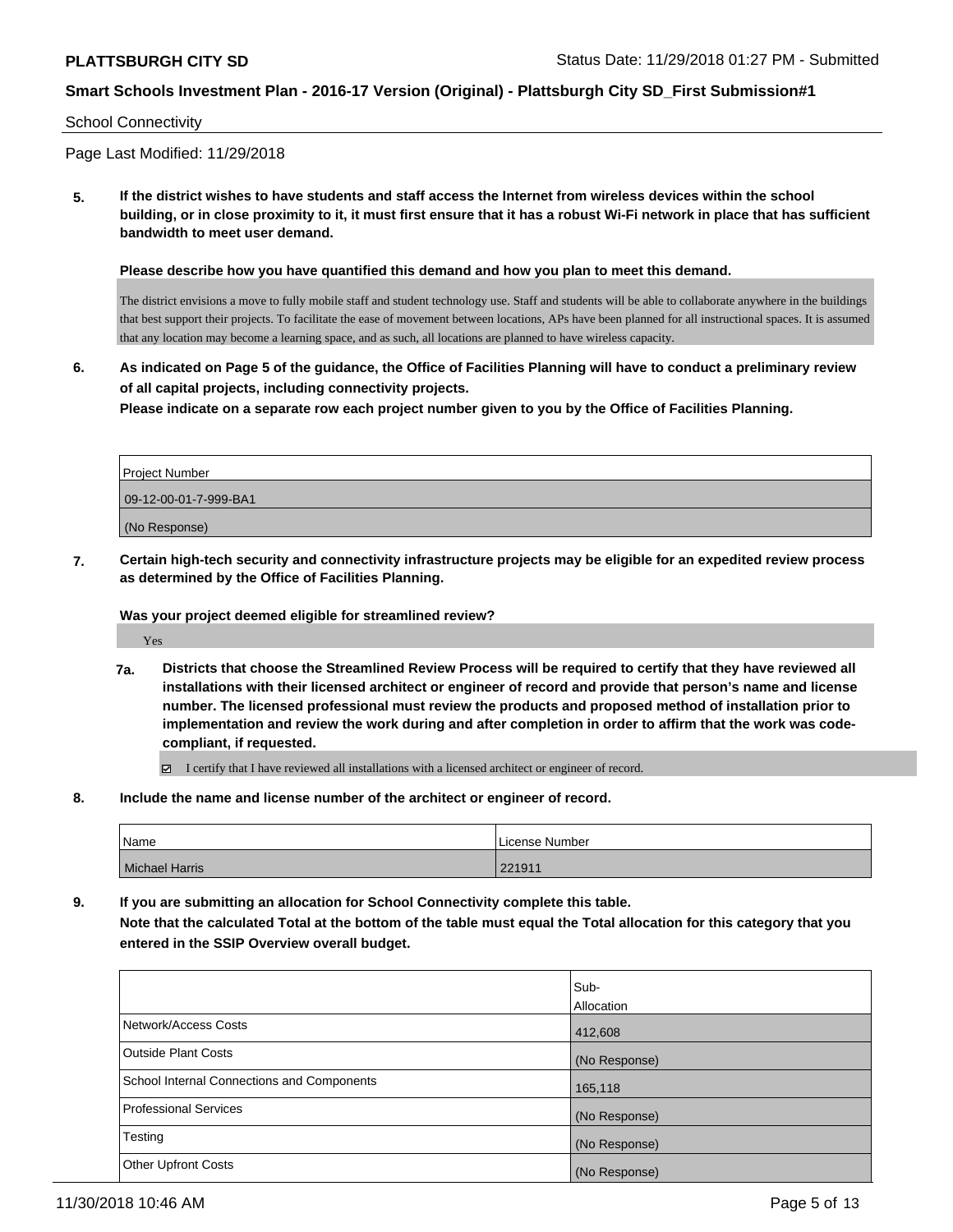School Connectivity

Page Last Modified: 11/29/2018

|                    | Sub-<br><b>Allocation</b> |
|--------------------|---------------------------|
| <b>Other Costs</b> | (No Response)             |
| Totals:            | 577,726                   |

**10. Please detail the type, quantity, per unit cost and total cost of the eligible items under each sub-category. This is especially important for any expenditures listed under the "Other" category. All expenditures must be eligible for tax-exempt financing to be reimbursed through the SSBA. Sufficient detail must be provided so that we can verify this is the case. If you have any questions, please contact us directly through smartschools@nysed.gov. NOTE: Wireless Access Points should be included in this category, not under Classroom Educational Technology, except those that will be loaned/purchased for nonpublic schools.**

**Add rows under each sub-category for additional items, as needed.**

| Select the allowable expenditure<br>type.<br>Repeat to add another item under<br>each type. | Item to be purchased                                | Quantity       | Cost per Item | <b>Total Cost</b> |
|---------------------------------------------------------------------------------------------|-----------------------------------------------------|----------------|---------------|-------------------|
| <b>Connections/Components</b>                                                               | J8177D Aruba 1G SFP RJ45 T 100M<br>Cat5E XCVR       | 12             | 121           | 1,452             |
| <b>Connections/Components</b>                                                               | J9152D Aruba 10G SFP+ LC LRM<br>200M MMF XCVR       | 23             | 399           | 9,177             |
| <b>Connections/Components</b>                                                               | J9281D Aruba 10G SFP+ to SFP+ 1m<br>DAC CBL         | 5              | 44            | 220               |
| <b>Connections/Components</b>                                                               | J9283D Aruba 10G SFP+ To SFP+ 3m<br>DAC CBL         | $\overline{7}$ | 63            | 441               |
| <b>Connections/Components</b>                                                               | J9734A 0.5M Stacking CBL Aruba<br>50<br>2929 2930M  |                | 66            | 3,300             |
| <b>Connections/Components</b>                                                               | J9735A 1M Stacking CBL Aruba 2920<br>2930M          | 12             | 84            | 1,008             |
| <b>Network/Access Costs</b>                                                                 | JL075A Aruba 3810M 16SFP+ 2 SLot<br>Switch          | $\overline{7}$ | 5,170         | 36,190            |
| <b>Connections/Components</b>                                                               | JL083A Aruba 3810 2930M 4SFP+<br>Mod                | 17             | 550           | 9,350             |
| <b>Connections/Components</b>                                                               | JL085A#ABA Aruba X371 12 VDC<br><b>250W PS</b>      |                | 194           | 1,358             |
| <b>Connections/Components</b>                                                               | JL087A#ABA Aruba X372 54VDC<br>1050W PS             |                | 414           | 26,910            |
| <b>Network/Access Costs</b>                                                                 | JL322A Aruba 2930M 48G POE+ 1<br><b>Slow Switch</b> |                | 2,640         | 171,600           |
| <b>Connections/Components</b>                                                               | JL325A Aruba 2930 2Pt Stacking<br>Module            | 63             | 448           | 28,224            |
| <b>Network/Access Costs</b>                                                                 | JW009A Aruba AP-ANT-1W 2.4/5G<br>4/6DBL OMNI        | 58             | 14            | 812               |
| JW019A Aruba AP-ANT-48 2.4/5G<br><b>Network/Access Costs</b>                                |                                                     | 9              | 204           | 1,836             |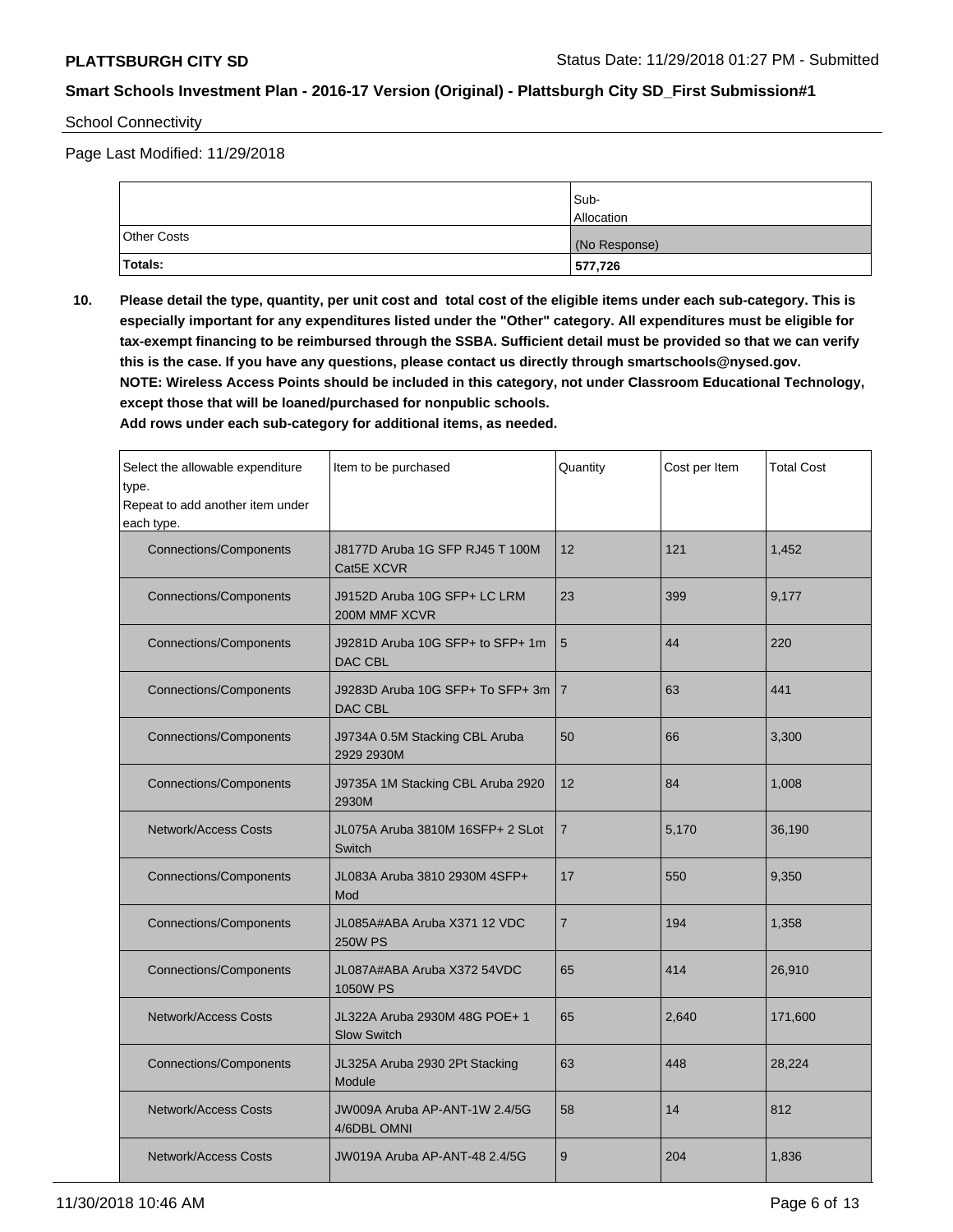# School Connectivity

## Page Last Modified: 11/29/2018

| Select the allowable expenditure<br>type.<br>Repeat to add another item under | Item to be purchased                                      | Quantity       | Cost per Item  | <b>Total Cost</b> |
|-------------------------------------------------------------------------------|-----------------------------------------------------------|----------------|----------------|-------------------|
| each type.                                                                    | 8DBL 4x4 Panel                                            |                |                |                   |
| <b>Network/Access Costs</b>                                                   | JW021A Aruba AP-ANT-MNT-4 ANT<br><b>Mount</b>             | 9              | 48             | 432               |
| Network/Access Costs                                                          | JW028A Aruba ANT-2x2-5314 5G<br>14DBI Panel               | 2              | 193            | 386               |
| <b>Network/Access Costs</b>                                                   | JW047A Aruba AP-220MNT-W1W<br><b>Mount Basic Wht Kit</b>  | $\mathbf{1}$   | 12             | 12                |
| Network/Access Costs                                                          | JW052A Aruba AP-270-MNT-V1 270<br><b>Series Mount Kit</b> | 1              | 68             | 68                |
| <b>Network/Access Costs</b>                                                   | JW053A Aruba AP-270-MNT-V2 270<br>Seriew mount kit        | 2              | 57             | 114               |
| Network/Access Costs                                                          | JW054A Aruba AP-270-MNT-H1 270<br><b>Series Mount Kit</b> | 2              | 57             | 114               |
| <b>Connections/Components</b>                                                 | JW068A Aruba 1M ANT-CBL-1<br><b>OUTDR RF CBL</b>          | 4              | 18             | 72                |
| <b>Connections/Components</b>                                                 | JW102A Aruba 3M SFP+ Direct attach<br>cbl                 | $\overline{4}$ | 88             | 352               |
| <b>Connections/Components</b>                                                 | <b>JW124A Aruba Ac Power Cord North</b><br>America        | 5              | $\overline{4}$ | 20                |
| Network/Access Costs                                                          | JW176A Aruba AP-274 OutDR 2 3x3:3<br>802.11AC AP          | 2              | 722            | 1,444             |
| Network/Access Costs                                                          | JW178A Aruba AP-275 OUTDR 2<br>3x3:3 802.11AC Ap          | 1              | 900            | 900               |
| Network/Access Costs                                                          | JW182A Aruba AP-228 INDR HRDND<br>Dual 802.11AC AP        | 1              | 673            | 673               |
| <b>Network/Access Costs</b>                                                   | JW605AAE Aruba Airwave 1 dev lic<br>bdl e-ltu             | 365            | 23             | 8,395             |
| Network/Access Costs                                                          | JW619AAE Aruba Lic-k-12 AOS 1 Dev<br>lic bdl e-ltu        | 30             | 75             | 2,250             |
| <b>Connections/Components</b>                                                 | JW620A Aruba PD-mount-od                                  | 1              | 57             | 57                |
| <b>Connections/Components</b>                                                 | JW657A Aruba PSU-350W AC P/S                              | 2              | 223            | 446               |
| <b>Connections/Components</b>                                                 | JW700A Aruba PD-9001GO-NA 1P<br>802.3AT NA Midspan        | 3              | 314            | 942               |
| Network/Access Costs                                                          | JW744A Aruba 7210 US CTRL                                 | 1              | 7,700          | 7,700             |
| <b>Network/Access Costs</b>                                                   | JW782A Aruba7210-K12-256 US K12<br>256 AP BDL             | 1              | 22,000         | 22,000            |
| Network/Access Costs                                                          | JW799A Aruba AP-334 WLS AP                                | 22             | 770            | 16,940            |
| Network/Access Costs<br>JW801A Aruba AP-335 WLS AP                            |                                                           | 18             | 770            | 13,860            |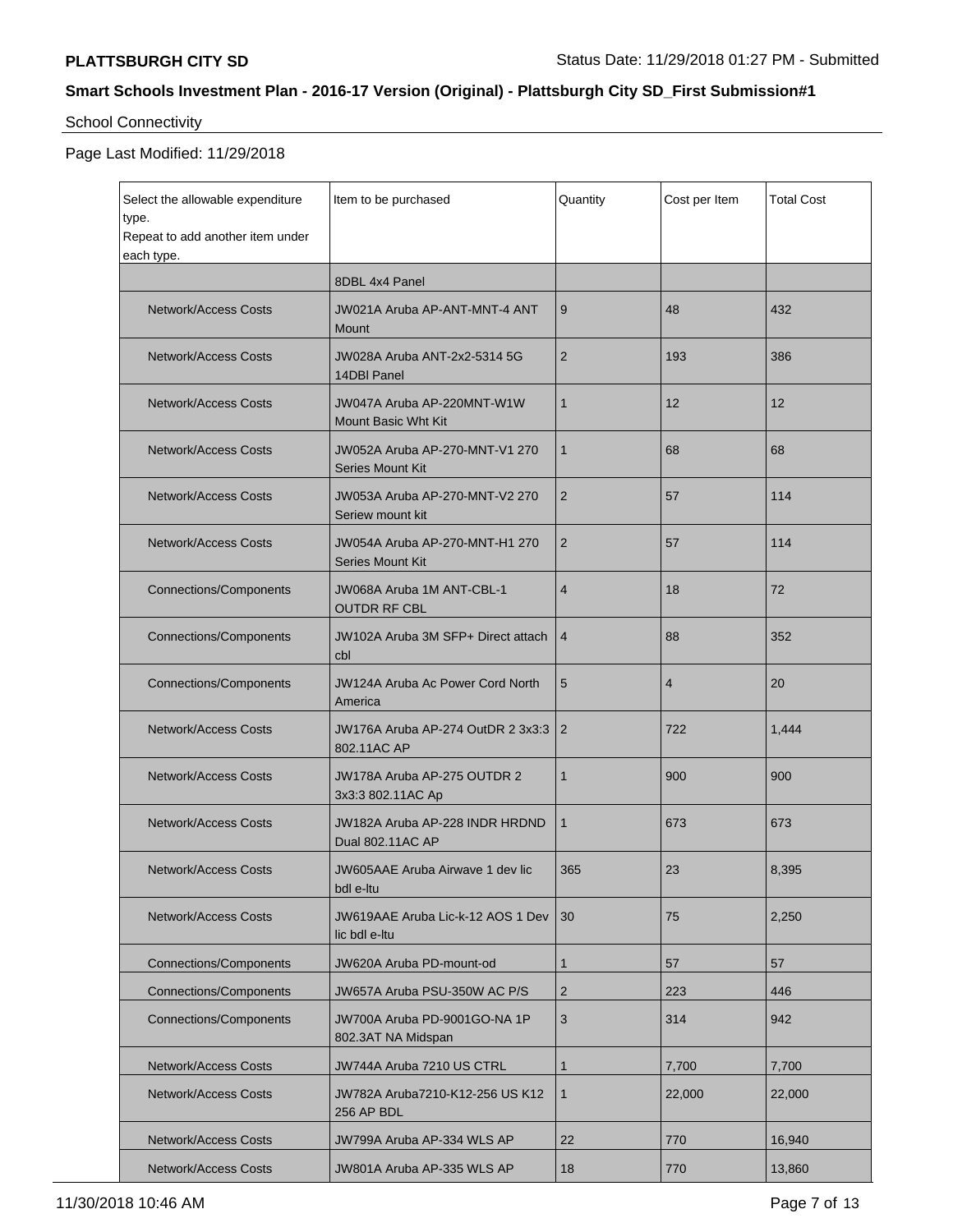# School Connectivity

## Page Last Modified: 11/29/2018

| Select the allowable expenditure<br>type.<br>Repeat to add another item under<br>each type. | Item to be purchased                                     | Quantity       | Cost per Item  | <b>Total Cost</b> |
|---------------------------------------------------------------------------------------------|----------------------------------------------------------|----------------|----------------|-------------------|
| <b>Network/Access Costs</b>                                                                 | JX936A Aruba AP-305 DUAL 2x2/3x3<br>802.11AC AAP         | 244            | 314            | 76,616            |
| <b>Network/Access Costs</b>                                                                 | JY705A Aruba AP-200-MNT-W3 Low<br>Prof Secure AP         | 10             | 23             | 230               |
| Network/Access Costs                                                                        | J7706A Aruba AP-220-MNT-W3 Low<br><b>Prof Secure AP</b>  | 40             | 34             | 1,360             |
| <b>Network/Access Costs</b>                                                                 | JZ399AAE Aruba Clearpass CX000V<br><b>VM APPL E-LTU</b>  | 1              | 1,804          | 1,804             |
| <b>Network/Access Costs</b>                                                                 | JZ402AAE Aruba Clearpass NL AC 1K<br>CE E-LTU            | $\overline{2}$ | 9,471          | 18,942            |
| <b>Network/Access Costs</b>                                                                 | FRP2110-BGFW-K9 Cisco Firepower<br>2110 w/management sw  | $\mathbf{1}$   | 8,850          | 8,850             |
| <b>Connections/Components</b>                                                               | 1Ft CAT6 CBL FJ45 Snagles                                | 2,160          | $\overline{2}$ | 4,320             |
| <b>Network/Access Costs</b>                                                                 | 18" Polycarbonate AP Lock-box Solid<br>Door              |                | 176            | 2,112             |
| <b>Connections/Components</b>                                                               | Installation/configuration by Zones                      | 1              | 77,469         | 77,469            |
| <b>Network/Access Costs</b>                                                                 | H6DB2E CAREPACK Aruba 3yr FC<br>24x7 AP 274 Outdr        | $\overline{2}$ | 126            | 252               |
| <b>Network/Access Costs</b>                                                                 | H6DB4E CAREPACK Aruba 3Yr FC<br>24X7 AP 275 OUTDR        |                | 152            | 152               |
| <b>Network/Access Costs</b>                                                                 | <b>H6SC9E CAREPACK Aruba 3YR NBD</b><br>EXCHG PSU-350-AC |                | 45             | 90                |
| <b>Network/Access Costs</b>                                                                 | H7UP9E CAREPACK Aruba 3YR FC<br>NBD EXCHG ED/R 7210      | 1              | 3,225          | 3,225             |
| <b>Network/Access Costs</b>                                                                 | H8HN8E CAREPACK Aruba 3YR FC<br>NBD EXCH7210 K12 256     |                | 5,173          | 5,173             |
| <b>Network/Access Costs</b>                                                                 | H8HU2E CAREPACK 3YR PCA 24X7<br>ED/R LIC AOS K12         | 30             | 45             | 1,350             |
| Network/Access Costs                                                                        | <b>H8HU9E CAREPACK Aruba 3YR FC</b><br>24X7 EDU/R AW K12 | 365            | 6              | 2,190             |
| Network/Access Costs                                                                        | <b>H9WY3E CAREPACK Aruba 3YR FC</b><br>24X7 EDU/R CP SVC | $\mathbf{1}$   | 396            | 396               |
| <b>Network/Access Costs</b><br>H9XJ3E CAREPACK Aruba 3YR FC<br>24X7 EDU/R CP AC1K           |                                                          | $\overline{2}$ | 2,070          | 4,140             |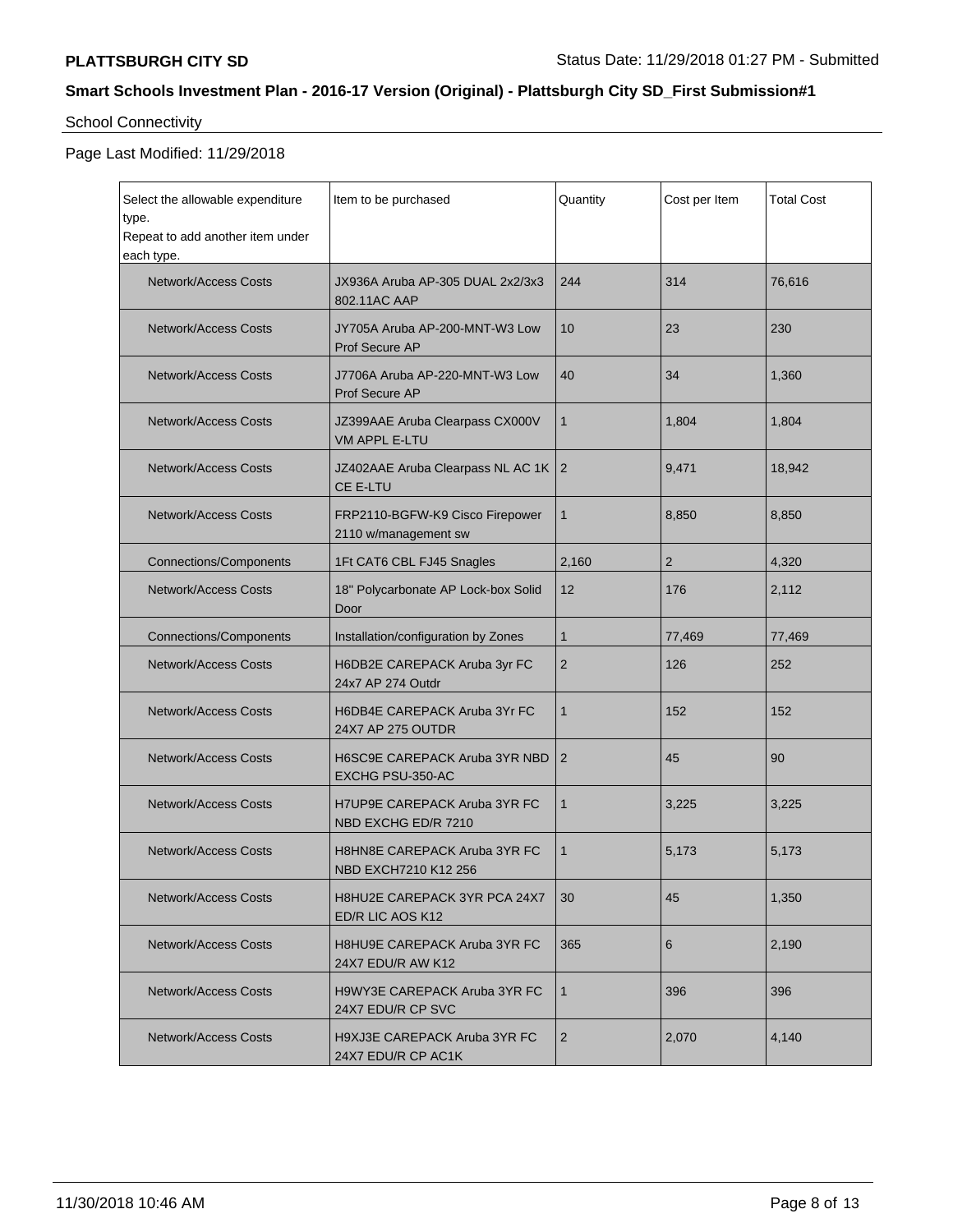## Classroom Learning Technology

Page Last Modified: 11/29/2018

**1. In order for students and faculty to receive the maximum benefit from the technology made available under the Smart Schools Bond Act, their school buildings must possess sufficient connectivity infrastructure to ensure that devices can be used during the school day. Smart Schools Investment Plans must demonstrate that sufficient infrastructure that meets the Federal Communications Commission's 100 Mbps per 1,000 students standard currently exists in the buildings where new devices will be deployed, or is a planned use of a portion of Smart Schools Bond Act funds, or is under development through another funding source.**

**Smart Schools Bond Act funds used for technology infrastructure or classroom technology investments must increase the number of school buildings that meet or exceed the minimum speed standard of 100 Mbps per 1,000 students and staff within 12 months. This standard may be met on either a contracted 24/7 firm service or a "burstable" capability. If the standard is met under the burstable criteria, it must be:**

**1. Specifically codified in a service contract with a provider, and**

**2. Guaranteed to be available to all students and devices as needed, particularly during periods of high demand, such as computer-based testing (CBT) periods.**

**Please describe how your district already meets or is planning to meet this standard within 12 months of plan submission.**

The district currently subscribes to Internet service through the NERIC which provides burst able speeds of 200mbs.

- **1a. If a district believes that it will be impossible to meet this standard within 12 months, it may apply for a waiver of this requirement, as described on the Smart Schools website. The waiver must be filed and approved by SED prior to submitting this survey.**
	- By checking this box, you are certifying that the school district has an approved waiver of this requirement on file with the New York State Education Department.

### **2. Connectivity Speed Calculator (Required)**

|                         | I Number of<br>Students | Multiply by<br>100 Kbps | Divide by 1000 Current Speed<br>to Convert to<br>Required<br>Speed in Mb | in Mb | Expected<br>Speed to be<br>Attained Within Required<br>12 Months | <b>Expected Date</b><br>When<br>Speed Will be<br>Met |
|-------------------------|-------------------------|-------------------------|--------------------------------------------------------------------------|-------|------------------------------------------------------------------|------------------------------------------------------|
| <b>Calculated Speed</b> | 1.800                   | 180,000                 | 180                                                                      | 200   | (No<br>Response)                                                 | (No<br>Response)                                     |

## **3. If the district wishes to have students and staff access the Internet from wireless devices within the school building, or in close proximity to it, it must first ensure that it has a robust Wi-Fi network in place that has sufficient bandwidth to meet user demand.**

**Please describe how you have quantified this demand and how you plan to meet this demand.**

The district plans to move to a 1:1 device deployment in grades 4-12 and increased number of devices (though not quite 1:1 in K-3) . A broad, wireless network will be needed to support this use. As such, the district plans to deploy an access point (AP) per room, and multiple APs in large meeting spaces to balance the network traffic. These APs will be AC capable, providing Gigabit speeds to our mobile devices, and will be connected to the Internet through an upgraded wired network with the capacity to converge these streams and carry them to their destination.

## **4. All New York State public school districts are required to complete and submit an Instructional Technology Plan survey to the New York State Education Department in compliance with Section 753 of the Education Law and per Part 100.12 of the Commissioner's Regulations.**

**Districts that include educational technology purchases as part of their Smart Schools Investment Plan must have a submitted and approved Instructional Technology Plan survey on file with the New York State Education Department.**

By checking this box, you are certifying that the school district has an approved Instructional Technology Plan survey on file with the New York State Education Department.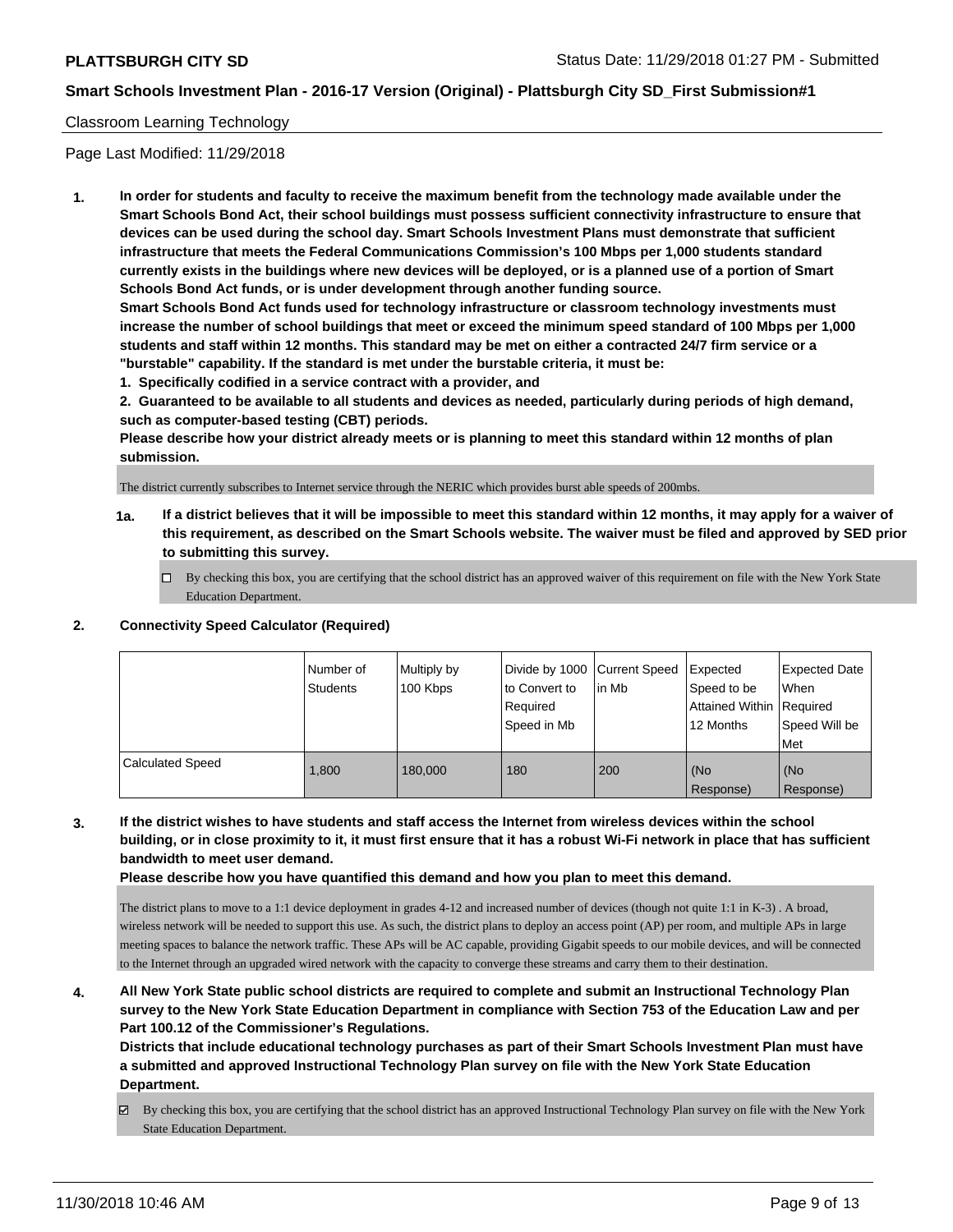### Classroom Learning Technology

Page Last Modified: 11/29/2018

**5. Describe the devices you intend to purchase and their compatibility with existing or planned platforms or systems. Specifically address the adequacy of each facility's electrical, HVAC and other infrastructure necessary to install and support the operation of the planned technology.**

The devices the district intends to purchase are all mobile Windows laptop devices. At older grade levels, these devices will go home, while at the younger levels, carts/charging stations will be used to secure the devices at night. While the total number of devices will increase slightly, the power requirements for the new devices is significantly lower than the desktops they will replace. Each classroom currently has surge protected power outlets, to handle in-class charging of these devices. The new mobile devices also generate less heat, so existing cooling systems should be adequate to accommodate our move to mobile

- **6. Describe how the proposed technology purchases will:**
	- **> enhance differentiated instruction;**
	- **> expand student learning inside and outside the classroom;**
	- **> benefit students with disabilities and English language learners; and**
	- **> contribute to the reduction of other learning gaps that have been identified within the district.**

**The expectation is that districts will place a priority on addressing the needs of students who struggle to succeed in a rigorous curriculum. Responses in this section should specifically address this concern and align with the district's Instructional Technology Plan (in particular Question 2 of E. Curriculum and Instruction: "Does the district's instructional technology plan address the needs of students with disabilities to ensure equitable access to instruction, materials and assessments?" and Question 3 of the same section: "Does the district's instructional technology plan address the provision of assistive technology specifically for students with disabilities to ensure access to and participation in the general curriculum?"**

The proposed technology initiative will enhance differentiated instruction in many ways. First, in terms of identification, the proliferation of user devices will enable computer-based benchmark assessments -- thereby better providing data which will best support individual/differentiated instructional experiences. Further, student independence will be improved in that individual devices may be used for more frequent research, thus supporting the inquiry design model (an integral component of new Social Studies and Science instructional standards). It is believed that the broader distribution of computing devices will reduce learning gaps which currently exist because of disparate resources and opportunities provided in the home. These devices will also provide opportunities for computer-assisted instruction to occur, utilizing such programs as: RAZ Kids, Read Naturally, Khan Academy, I-Ready, Fastmath, and any other curriculum program featuring an online platform. At the secondary level, specifically, this initiative will advance the District's Academic Intervention Services (AIS) by enhancing benchmarking, providing content-specific intervention, and allowing more frequent and complete progress-monitoring.

The acquisition of these computing devices will serve to expand the scope of the school day, in that many students will henceforth be able to access content, seek clarification, participate in a 'flipped classroom', and/or advance their project-based learning from their home, via their device. This increased deployment of devices will also support in-school learning in that more students will simultaneously have access to research tools/channels. It is generally accepted, and well-document by Hattie's research, that the most impactful element of effective teaching/student achievement is the delivery and receipt of immediate feedback -- something which will better occur via the broader distribution of computing devices and the coordination of such with a Learning Management System.

Student with disabilities and English Language Learners will have improved access to need-specific software programs, and for those students who will retain possession of the device through non-school hours, the scope of the instructional time will be expanded (as outlined above).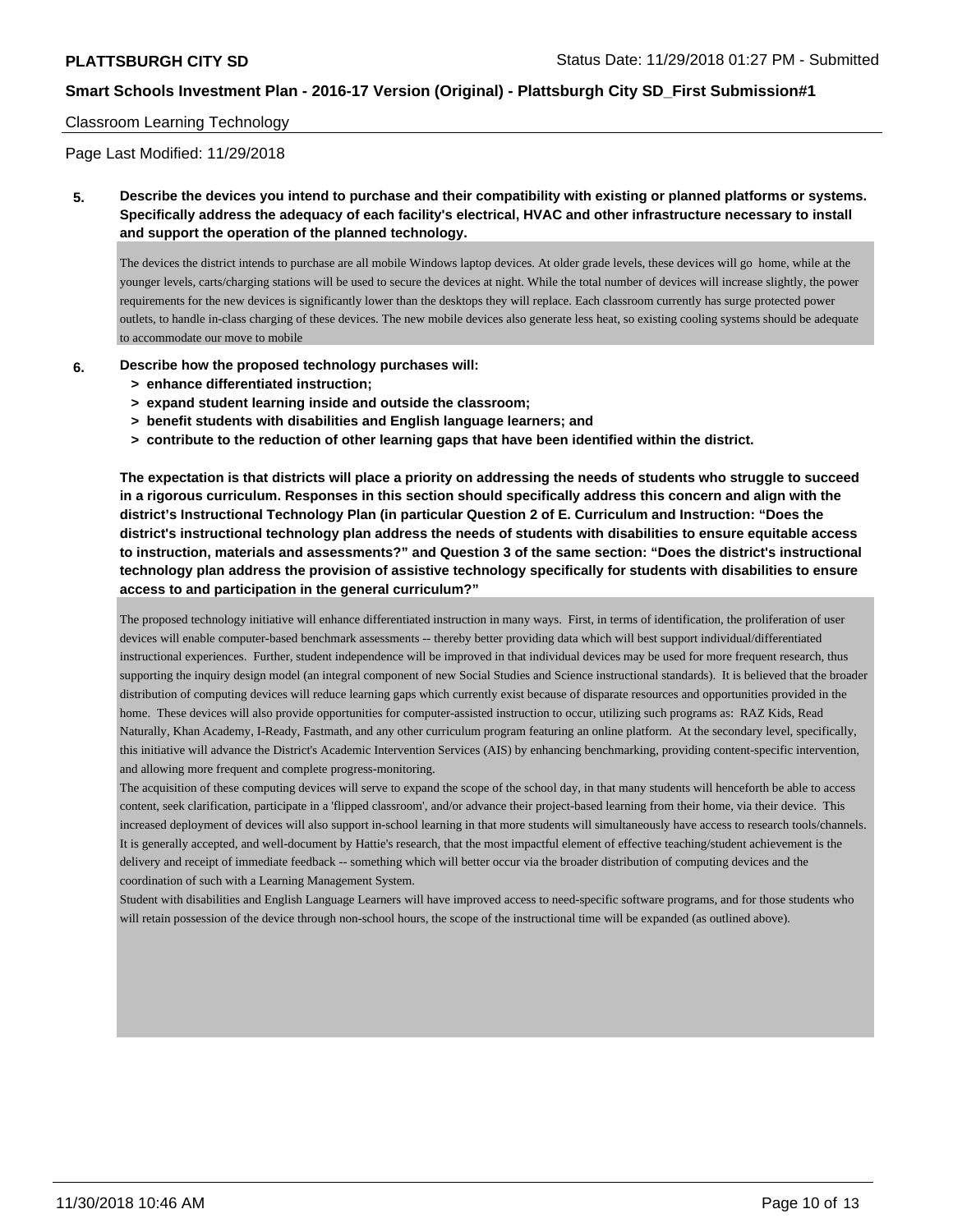### Classroom Learning Technology

Page Last Modified: 11/29/2018

**7. Where appropriate, describe how the proposed technology purchases will enhance ongoing communication with parents and other stakeholders and help the district facilitate technology-based regional partnerships, including distance learning and other efforts.**

The proposed purchase of the first phase of a 1:1 student device program will greatly enhance the ability for students to collaborate between classes, grade levels and institutions. By providing a device that follows the student, the opportunity to engage in online learning -- anytime and anywhere - becomes possible for each student. The district has already invested in a Learning Management System which, when coupled with the increased proliferation of devices, will greatly expand opportunities for student-teacher communication, student-student collaboration, and possibly, online learning opportunities.

It is expected that parents will benefit from increased access to their students' work, expectation, grades, etc., as the introduction of Learning Management System and the distribution of devices. With these devices, parents (via their students' devices) will have a mechanism to access content and better participate in the learning process.

Distance learning opportunities are expanding rapidly, and Champlain Valley Educational Services (of the CEWW BOCES) has recently introduced an impressive slate of online curricular offerings.

**8. Describe the district's plan to provide professional development to ensure that administrators, teachers and staff can employ the technology purchased to enhance instruction successfully.**

**Note: This response should be aligned and expanded upon in accordance with your district's response to Question 1 of F. Professional Development of your Instructional Technology Plan: "Please provide a summary of professional development offered to teachers and staff, for the time period covered by this plan, to support technology to enhance teaching and learning. Please include topics, audience and method of delivery within your summary."**

The district envisions a 'trickle-down' approach to training and professional development, wherein 'early adopters' will receive district-provided training on the integration of technology into instruction, with these 'resident experts' then offering training to their colleagues. Specifically, we envision periodic 1/2 day professional development opportunities for Teachers on subjects such as: the 'flipped' classroom, curriculum mapping of technology standards, integrating technology into education, introducing 'smart responders' as a comprehension measuring strategy.

## **9. Districts must contact the SUNY/CUNY teacher preparation program that supplies the largest number of the district's new teachers to request advice on innovative uses and best practices at the intersection of pedagogy and educational technology.**

By checking this box, you certify that you have contacted the SUNY/CUNY teacher preparation program that supplies the largest number of your new teachers to request advice on these issues.

### **9a. Please enter the name of the SUNY or CUNY Institution that you contacted.**

Plattsburgh State

**9b. Enter the primary Institution phone number.**

5185643066

**9c. Enter the name of the contact person with whom you consulted and/or will be collaborating with on innovative uses of technology and best practices.**

Dr. Michael Morgan

**10. A district whose Smart Schools Investment Plan proposes the purchase of technology devices and other hardware must account for nonpublic schools in the district.**

**Are there nonpublic schools within your school district?**

Yes

 $\square$  No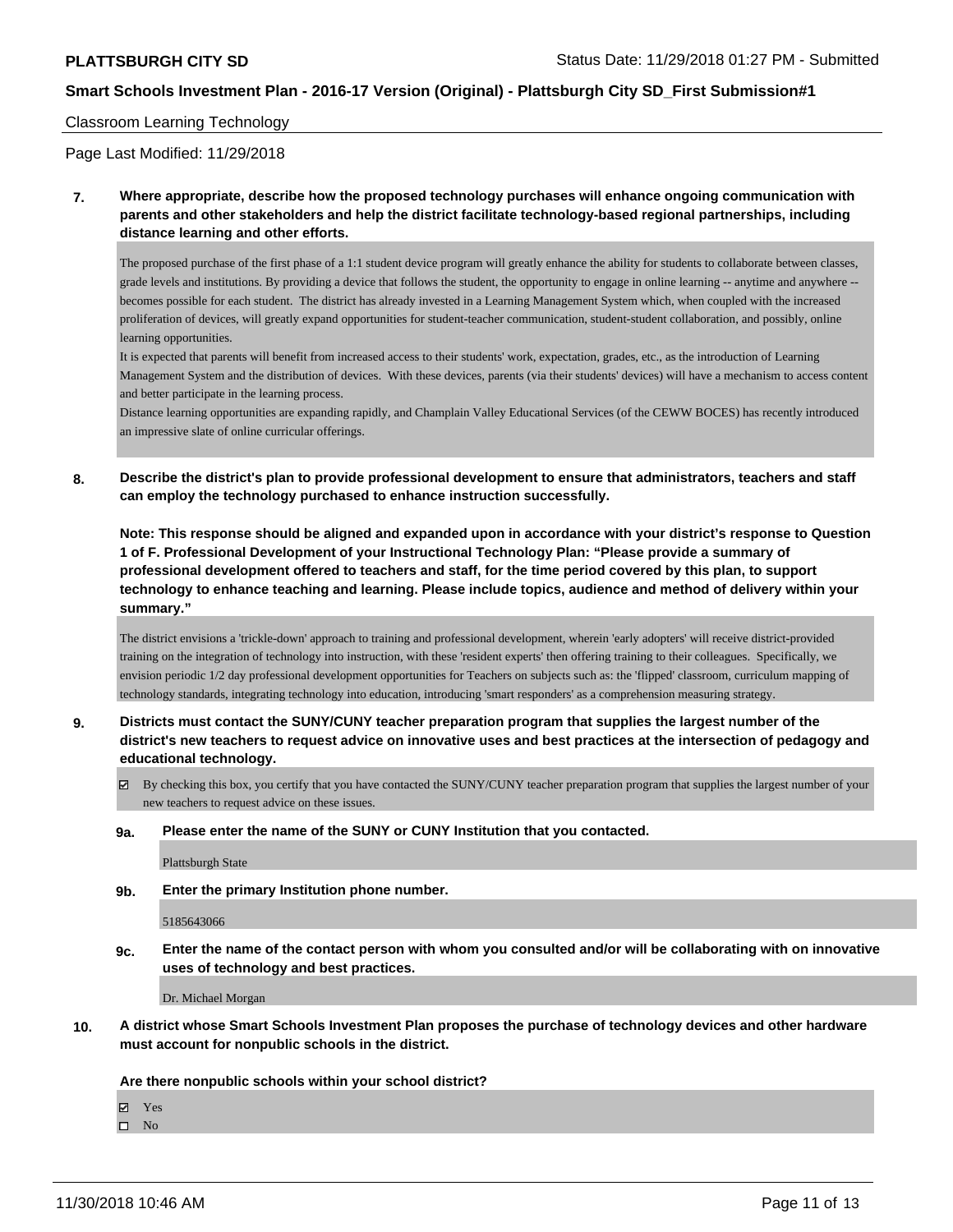#### Classroom Learning Technology

Page Last Modified: 11/29/2018

**10a. Describe your plan to loan purchased hardware to nonpublic schools within your district. The plan should use your district's nonpublic per-student loan amount calculated below, within the framework of the guidance. Please enter the date by which nonpublic schools must request classroom technology items. Also, specify in your response the devices that the nonpublic schools have requested, as well as in the in the Budget and the Expenditure Table at the end of the page.**

New Life Christian Academy closed before we submitted our first plan, Seton Academy consolidated campuses this summer (2018), and are no longer in the bounds of the Plattsburgh City School District.

**10b. A final Smart Schools Investment Plan cannot be approved until school authorities have adopted regulations specifying the date by which requests from nonpublic schools for the purchase and loan of Smart Schools Bond Act classroom technology must be received by the district.**

By checking this box, you certify that you have such a plan and associated regulations in place that have been made public.

**11. Nonpublic Classroom Technology Loan Calculator**

**The Smart Schools Bond Act provides that any Classroom Learning Technology purchases made using Smart Schools funds shall be lent, upon request, to nonpublic schools in the district. However, no school district shall be required to loan technology in amounts greater than the total obtained and spent on technology pursuant to the Smart Schools Bond Act and the value of such loan may not exceed the total of \$250 multiplied by the nonpublic school enrollment in the base year at the time of enactment.**

## **See:**

**http://www.p12.nysed.gov/mgtserv/smart\_schools/docs/Smart\_Schools\_Bond\_Act\_Guidance\_04.27.15\_Final.pdf.**

|                                       | 1. Classroom<br>Technology<br>Sub-allocation | l 2. Public<br>Enrollment<br>$(2014-15)$ | l 3. Nonpublic<br>Enrollment<br>$(2014-15)$ | l 4. Sum of<br>Public and<br>l Nonpublic<br>Enrollment                                        | 15. Total Per<br>Pupil Sub-<br>allocation | 6. Total<br>Nonpublic Loan<br>Amount |
|---------------------------------------|----------------------------------------------|------------------------------------------|---------------------------------------------|-----------------------------------------------------------------------------------------------|-------------------------------------------|--------------------------------------|
| Calculated Nonpublic Loan<br>l Amount |                                              |                                          |                                             | (No Response)   (No Response)   (No Response)   (No Response)   (No Response)   (No Response) |                                           |                                      |

**12. To ensure the sustainability of technology purchases made with Smart Schools funds, districts must demonstrate a long-term plan to maintain and replace technology purchases supported by Smart Schools Bond Act funds. This sustainability plan shall demonstrate a district's capacity to support recurring costs of use that are ineligible for Smart Schools Bond Act funding such as device maintenance, technical support, Internet and wireless fees, maintenance of hotspots, staff professional development, building maintenance and the replacement of incidental items. Further, such a sustainability plan shall include a long-term plan for the replacement of purchased devices and equipment at the end of their useful life with other funding sources.**

 $\boxtimes$  By checking this box, you certify that the district has a sustainability plan as described above.

**13. Districts must ensure that devices purchased with Smart Schools Bond funds will be distributed, prepared for use, maintained and supported appropriately. Districts must maintain detailed device inventories in accordance with generally accepted accounting principles.**

By checking this box, you certify that the district has a distribution and inventory management plan and system in place.

**14. If you are submitting an allocation for Classroom Learning Technology complete this table. Note that the calculated Total at the bottom of the table must equal the Total allocation for this category that you entered in the SSIP Overview overall budget.**

|                         | Sub-Allocation |
|-------------------------|----------------|
| Interactive Whiteboards | (No Response)  |
| Computer Servers        | (No Response)  |
| Desktop Computers       | (No Response)  |